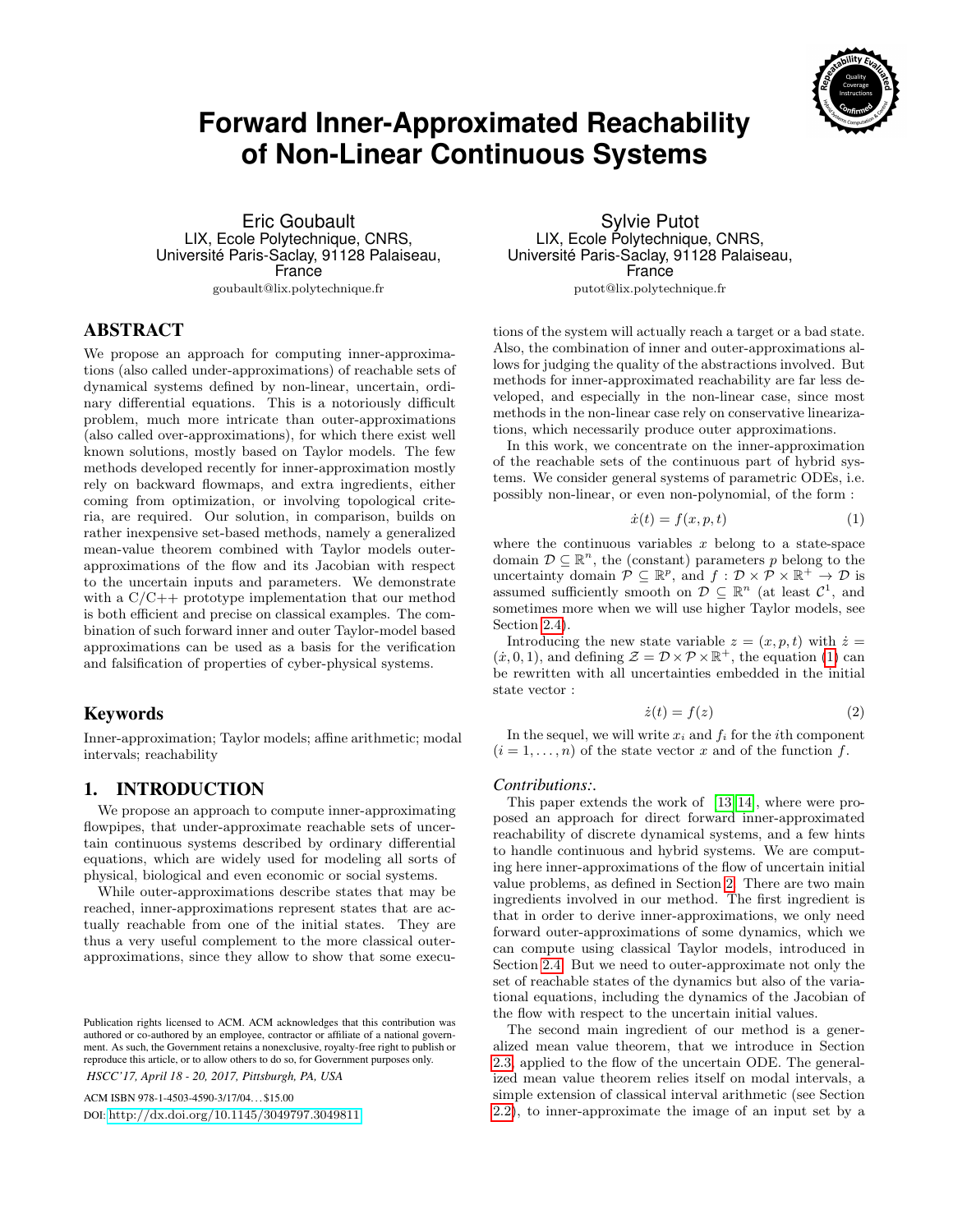non-linear vector-valued function. Note that (Kaucher) interval methods, known to be conservative, are locally used to derive inner ranges, but that this conservatism does not propagate: the inner range is always computed from the outer-approximated Taylor models.

In many ways, all this is remarkably simple, with respect to other existing methods (using backward propagation of the flow of the dynamics), that we discuss in the paragraph devoted to related work. Our method is not much more complex than a classical Taylor model approach for outerapproximations. But we have to consider a larger dynamical system, since we have to consider also the dynamics of the Jacobian with respect to the initial values. Thus, if the original system contains  $n$  equations, we must compute Taylor models for  $n^2$  equations. However, the Taylor coefficients of the Jacobian can easily be derived from the Taylor models of the original equations, as we show in Section [3.](#page-3-0)

Finally, we carry out some experiments with our prototype implementation and provide comparisons to existing work.

#### *Related work:.*

There are numerous methods for the computation of outerapproximating (or over-approximating) flowpipes and reachable sets of ODEs, either linear [\[9\]](#page-9-2), or non-linear [\[6,](#page-9-3) [25,](#page-9-4) [26\]](#page-9-5), linear in the presence of uncertain parameters [\[8\]](#page-9-6) or nonlinear with uncertain parameters [\[1\]](#page-9-7). This is also supported by several tools, that can often also consider hybrid systems, see e.g. NLToolBox [\[27\]](#page-9-8), SpaceEx [\[7\]](#page-9-9), Flow\* [\[3\]](#page-9-10), CORA [\[2\]](#page-9-11) and VNODE-LP [\[24\]](#page-9-12) to mention but a few.

Inner-approximations have been far less studied, except in the case of linear systems, see e.g. [\[9\]](#page-9-2), or using ellipsoidal methods [\[21\]](#page-9-13) (and the corresponding tool [\[20\]](#page-9-14)). In [\[18\]](#page-9-15), the authors compute inner-approximations of the viability kernel by iterating backward (inner-approximated) reachability problems, using the ellipsoidal methods of [\[21\]](#page-9-13). The methods we propose here for inner-approximating reachable sets can be used for inner-approximating viability kernels as well.

The main existing method for under-approximating (or inner-approximating as we put it here) flowpipes of nonlinear systems is a backward method, described in [\[4\]](#page-9-16). The method starts with a general compact and connected set of states  $X_0$  described by a system of polynomial inequalities, and constructs a Taylor model for the backward flowmap Φ of the dynamics. Then, any connected set Ω which contains a point x which is mapped by  $\Phi$  into  $X_0$  is an innerapproximation of the reachable set of states X if  $\Omega$  does not intersect the boundary of  $X$ . The method of [\[4\]](#page-9-16) relies then on two computational ingredients. First, it builds a Taylor model for the backward flowmap (it is of the same order of complexity as for any forward outer-approximation, or for our inner-approximation method). Then, a candidate innerapproximation  $\Omega$  that does not intersect the boundary of X is given by a set of polynomial constraints, derived from the Taylor model for the backward flowmap, and the constraints defining the initial set of states  $X_0$ . The method of [\[4\]](#page-9-16) has then to test connectedness, which is intractable in general but can be semi-decided using clever interval methods.

A similar backward approach has been proposed in [\[28\]](#page-9-17). It is similar in that it also constructs an outer-approximation of the backward flowmap. But their authors construct an outer-approximation of the boundary of the reachable set to find inner-approximations. This is done using interval methods and a careful subdivision of the state-space, which might

be very costly given that the boundary of the reachable set of highly non-linear ODEs might be extremely complicated to approximate.

Finally, the authors have recently discovered Section 4 of the work [\[11\]](#page-9-18), which contains ideas that look similar to ours. The main differences seem to be that we are considering more general parameterized dynamical systems, which will later allow us to handle guard conditions for hybrid systems, and that we have a different scheme for bounding the remainder in our inner-approximated Taylor models. But we could not assess the practical differences since the de-scription in [\[11\]](#page-9-18) is sketchy, and contains no real experiment.

# <span id="page-1-0"></span>2. PRELIMINARIES

We introduce here the main ingredients used in our approach. Section [2.2](#page-1-1) is devoted to generalized intervals and Kaucher arithmetic, which are instrumental in extending the mean-value theorem to obtain an inner-approximation of the range of a function over interval inputs, as described in Section [2.3.](#page-2-1) Finally briefly introduce Taylor methods for enclosing flows of ODEs in Section [2.4.](#page-2-0)

## 2.1 Outer and inner interval approximations

Classical intervals [\[23\]](#page-9-19) are used in many situations to rigorously compute with interval domains instead of reals, usually leading to outer approximations of function ranges over boxes. We denote the set of classical intervals by  $\mathbb{IR}$  =  $\{[\underline{x}, \overline{x}], \underline{x} \in \mathbb{R}, \overline{x} \in \mathbb{R}, \underline{x} \leq \overline{x}\}\$ 

In what follows, uncertain quantities defined in intervals (inputs) are noted in bold, outer-approximating interval enclosures are noted in bold and enclosed within inward facing brackets, and inner-approximating intervals are noted in bold and enclosed within outward facing brackets.

An outer-approximating extension of a function  $f : \mathbb{R}^n \to$ R is a function  $[f] : \mathbb{R}^n \to \mathbb{R}$  such that for all x in  $\mathbb{IR}^n$ , range $(f, x) = \{f(x), x \in x\} \subseteq [f](x)$ . The natural interval extension consists in replacing real operations by their interval counterparts in the expression of the function. A generally more accurate extension relies on the mean-value theorem, linearizing the function to compute. Suppose the function f is differentiable over the interval  $\mathbf{x} = [a, b]$ . Then, the mean-value theorem implies that for any choice of  $x_0 \in$ x, then we have  $\forall x \in \mathbf{x}, \exists c \in \mathbf{x}, f(x) = f(x_0) + f'(c)(x - x_0)$ .

If we can bound the range of the gradient of f over  $x$ , by range $(f',\mathbf{x}) \subseteq [\mathbf{f}'](\mathbf{x})$ , then we can derive the following interval enclosure, usually called the mean-value extension: for any  $x_0 \in \mathbf{x}$ , range $(f, \mathbf{x}) \subseteq f(x_0) + [f'](\mathbf{x})(\mathbf{x} - x_0)$ .

Classical interval computations can be interpreted as quantified propositions. Consider for example  $f(x) = x^2 - x$ , its exact range over  $x = \begin{bmatrix} 2 \\ 3 \end{bmatrix}$  is  $\begin{bmatrix} 2 \\ 6 \end{bmatrix}$ . The natural interval extension of f, evaluated on [2, 3], is  $[f]([2,3]) = [2,3]^2$  –  $[2, 3] = [1, 7]$ , which can be interpreted as the proposition  $(\forall x \in [2, 3])$   $(\exists z \in [1, 7])$   $(f(x) = z)$ . The mean-value extension gives  $f(2.5) + [f'](2,3) \times (2.3) - 2.5 = [1.25, 6.25],$ and can be interpreted similarly as an outer-aproximation.

Inner-approximations determine a set of values proved to belong to the range of the function over some input box. The fact that some  $|z| \in \mathbb{IR}$  satisfies  $|z| \subseteq \text{range}(f, x)$ , i.e., is an inner-approximation of the range of  $f$  over  $x$ , can again be written using quantifiers :  $(\forall z \in \, |z|)$   $(\exists x \in \mathbf{x})$   $(f(x) = z)$ .

## <span id="page-1-1"></span>2.2 Modal intervals and Kaucher arithmetic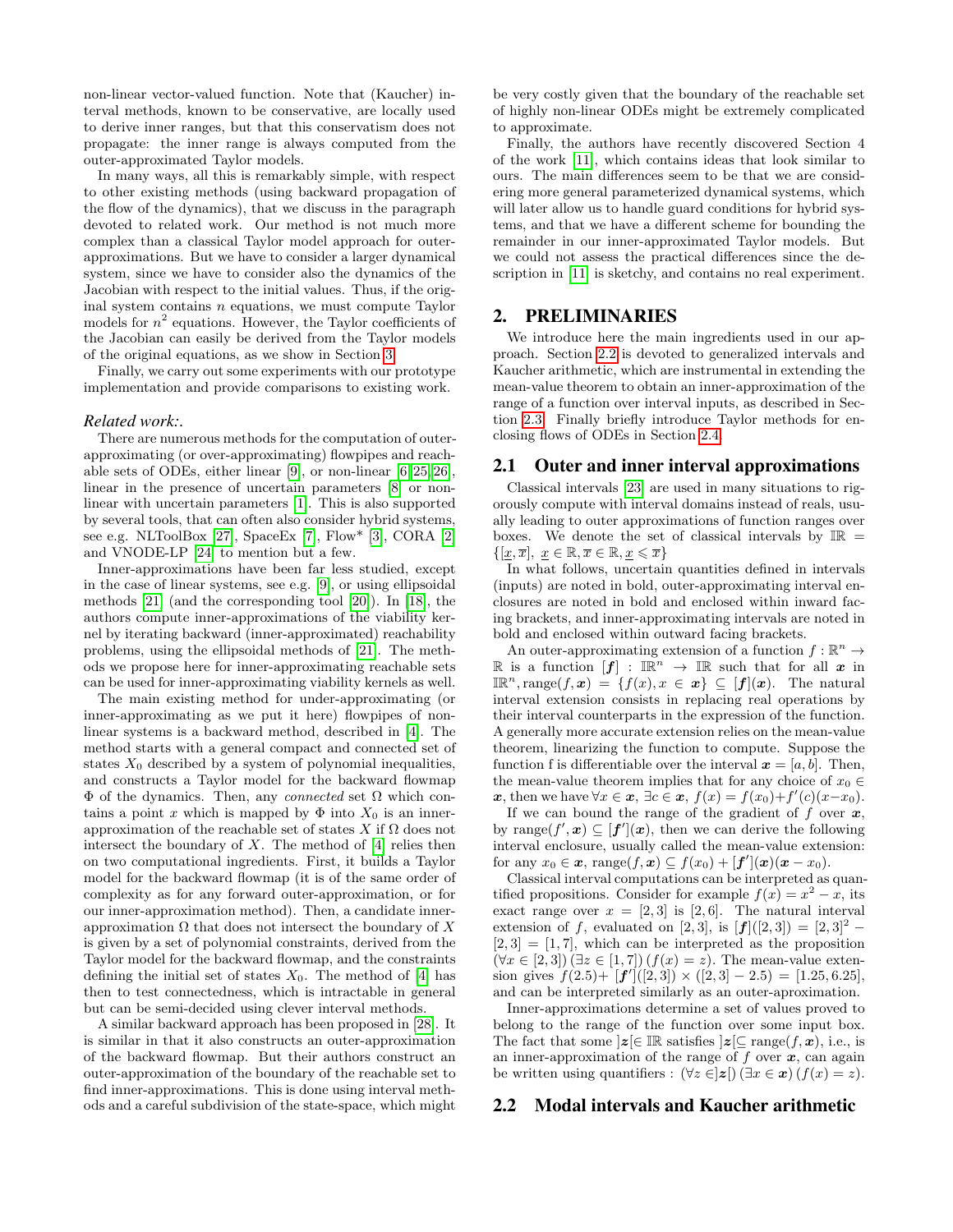The results and notations introduced in this section are mostly based on the work of Goldsztejn et al. on modal intervals [\[10\]](#page-9-20). Let us first introduce generalized intervals, i.e., intervals whose bounds are not ordered, and Kaucher arithmetic [\[17\]](#page-9-21) on these intervals.

The set of generalized intervals is denoted by  $\mathbb{I}\mathbb{K} = \{x =$  $[\underline{x}, \overline{x}], \underline{x} \in \mathbb{R}, \overline{x} \in \mathbb{R}$ . Related to a set of real numbers  ${x_0 \in \mathbb{R}, \underline{x} \leq x_0 \leq \overline{x}}$ , one can consider two generalized intervals,  $[\underline{x}, \overline{x}]$ , which is called *proper*, and  $[\overline{x}, \underline{x}]$ , which is called *improper*. We define the operations dual  $[a, b] = [b, a]$ and pro  $[a, b] = [\min(a, b), \max(a, b)].$ 

<span id="page-2-4"></span>DEFINITION 1 (10). Let  $f : \mathbb{R}^n \to \mathbb{R}$  be a continuous function and  $\boldsymbol{x} \in \mathbb{IK}^n$ , which we can decompose in  $\boldsymbol{x}_\mathcal{A} \in \mathbb{IR}^p$ and  $\boldsymbol{x}_{\mathcal{E}} \in (dual \mathbb{R})^q$  with  $p + q = n$ . A generalized interval  $z \in \mathbb{K}$  is  $(f, x)$ -interpretable if

<span id="page-2-2"></span>
$$
(\forall x_{\mathcal{A}} \in \mathbf{x}_{\mathcal{A}}) (Q_z z \in \text{pro } \mathbf{z}) (\exists x_{\mathcal{E}} \in \text{pro } \mathbf{x}_{\mathcal{E}}), (f(x) = z) \tag{3}
$$

where  $Q_z = \exists$  if  $(z)$  is proper, and  $Q_z = \forall$  otherwise.

When all intervals in [\(3\)](#page-2-2) are proper, we retrieve the interpretation of classical interval computation, which gives an outer approximation of range $(f, x)$ , that is  $(\forall x \in x)$  ( $\exists z \in \mathbb{R}$ )  $\mathbb{E}[z](f(x) = z)$ . When all intervals are improper, [\(3\)](#page-2-2) becomes an inner-approximation of range $(f, x)$ , that is  $(\forall z \in$  $|{\rm pro} z|$  ( $\exists x \in {\rm pro} x$ )  $(f(x) = z)$ .

Kaucher arithmetic [\[17\]](#page-9-21) returns intervals that are interpretable as inner-approximations in some simple cases. Kaucher addition extends addition on classical intervals by  $x +$  $y = [\underline{x} + y, \overline{x} + \overline{y}]$  and  $\boldsymbol{x} - \boldsymbol{y} = [\underline{x} - \overline{y}, \overline{x} - y]$ .

For multiplication, let us decompose  $\mathbb{I}\bar{\bar{\mathbb{K}}}$  in  $\mathcal{P} = \{\boldsymbol{x} =$  $[\underline{x}, \overline{x}], \underline{x} \geqslant 0 \wedge \overline{x} \geqslant 0$ ,  $-\mathcal{P} = {\mathbf{x} = [\underline{x}, \overline{x}], \underline{x} \leqslant 0 \wedge \overline{x} \leqslant \overline{0}}$ 0},  $\mathcal{Z} = {\mathbf{x} = [\underline{x}, \overline{x}]$ ,  $\underline{x} \leq 0 \leq \overline{x}$ , and dual  $\mathcal{Z} = {\mathbf{x} = [\underline{x} \in \mathbb{R}]}$  $[\underline{x}, \overline{x}], \underline{x} \geq 0 \geq \overline{x}$ . When restricted to proper intervals, the Kaucher multiplication coincides with the classical interval multiplication. Kaucher multiplication  $x \times y$  extends the classical multiplication for all possible combinations of  $x$  and  $y$  belonging to these sets. We refer to [\[17\]](#page-9-21) for full details, and only give below an intuitive explanation of one of these cases. Let us interpret the result of the multiplication  $z =$  $\mathbf{x} \times \mathbf{y}$  when  $\mathbf{y} \in \text{dual } \mathcal{Z}$ , and  $\mathbf{x} \in \mathcal{Z}$ , which is  $\mathbf{z} = \mathbf{x} \times \mathbf{y} =$ 0. Proposition [1](#page-2-3) will express the fact that the result can be interpreted as in Definition [1.](#page-2-4) Interval  $z$  can a priori either be proper or improper, let us consider the improper case. We obtain an inner-approximation of the range of the multiplication: according to the quantifiers in Definition [1,](#page-2-4) computing  $z = x \times y$  consists in finding z such that for all  $x \in \mathbf{x}$ , for all  $z \in \text{pro } \mathbf{z}$ , there exists  $y \in \text{pro } \mathbf{y}$  such that  $z = x \times y$ . If x contains zero, which is the case when  $x \in \mathcal{Z}$ , then  $z$  is necessarily 0. Indeed, a property that holds for all  $x \in \mathbf{x}$ , holds in particular for  $x = 0$ , from which we deduce that for all  $z \in \text{pro } z$ , (there exists  $y \in \text{pro } y$ )  $z = 0$ .

The important feature of Kaucher arithmetic is that it defines a generalized interval natural extension (see [\[10\]](#page-9-20)) :

PROPOSITION 1. Let  $f : \mathbb{R}^n \to \mathbb{R}$  be a function, given by an arithmetic expression where each variable appears syntactically only once (and with dregree 1). Then for  $x \in$  $\mathbb{I} \mathbb{K}^n$ ,  $f(\boldsymbol{x})$ , computed using Kaucher arithmetic, is  $(f, \boldsymbol{x})$ interpretable.

Kaucher arithmetic can thus be used in some cases to compute an inner-approximation of range $(f, x)$ . But the restriction to functions  $f$  with single occurrences of variables, that is with no dependency, prevents its direct use. A mean-value extension allows us to overcome this limitation.

# <span id="page-2-1"></span>2.3 Generalized interval mean value extension

In the general case of a differentiable function  $f$ , the meanvalue theorem can be extended to define a generalized interval mean value extension (see [\[10\]](#page-9-20)) :

THEOREM 1. Let  $f : \mathbb{R}^n \to \mathbb{R}$  be differentiable,  $\boldsymbol{x} \in \mathbb{I} \mathbb{K}^n$ an improper interval, and suppose that for each  $i \in \{1, \ldots, n\}$ , we can compute  $[\Delta_i] \in \mathbb{IR}$  such that

<span id="page-2-6"></span>
$$
\left\{\frac{\partial f}{\partial x_i}(x), \ x \in \text{pro } \mathbf{x}\right\} \subseteq [\Delta_i]. \tag{4}
$$

Then, for any  $\tilde{x} \in pro\boldsymbol{x}$ , the following interval, evaluated with Kaucher arithmetic, is  $(f, x)$ -interpretable :

<span id="page-2-5"></span>
$$
\tilde{f}(\boldsymbol{x}) = f(\tilde{x}) + \sum_{i=1}^{n} [\Delta_i] (\boldsymbol{x}_i - \tilde{x}_i).
$$
 (5)

When using [\(5\)](#page-2-5) for inner-approximation, we can only get a subset of all possible cases in the Kaucher multiplication, we list them and the corresponding multiplication rules below:  $(\mathbf{x} \in \mathcal{P}) \times (\mathbf{y} \in \text{dual } \mathcal{Z}) = [\underline{xy}, \underline{x}\overline{y}], (\mathbf{x} \in \mathcal{P}) \times (\mathbf{y} \in \mathcal{Z})$ dual  $\mathcal{Z}$  =  $[\overline{xy}, \overline{xy}]$ , and  $(\mathbf{x} \in \mathcal{Z}) \times (\mathbf{y} \in \text{dual } \mathcal{Z}) = 0$ . Indeed, for an improper x and  $\tilde{x} \in \text{pro } x$ , then  $(x - \tilde{x})$  is in dual Z. The outer-approximation  $[\Delta_i]$  of the Jacobian is a proper interval, thus in  $P$ ,  $-\mathcal{P}$  or  $\mathcal{Z}$ , and we can deduce from the multiplication rules that the inner-approximation is non empty only when  $[\Delta_i]$  does not contain 0.

EXAMPLE 1. Let f be defined by  $f(x) = x^2 - x$ , for which we want to compute an inner-approximation of the range over  $\mathbf{x} = [2, 3]$ . Due to the two occurrences of x,  $f(dual\mathbf{x})$ , computed with Kaucher arithmetic, is not  $(f, x)$ -interpretable. The interval  $\tilde{f}(\mathbf{x}) = f(2.5) + \mathbf{f}'([2,3])(\mathbf{x} - 2.5) = 3.75 +$  $[3, 5]$  $(x - 2.5)$  given by its mean-value extension, computed with Kaucher arithmetic, is  $(f, x)$ -interpretable. For  $x =$ [3, 2], using the multiplication rule for  $\mathcal{P} \times$  dual  $\mathcal{Z}$ , we get  $\tilde{f}(\boldsymbol{x}) = 3.75 + [3, 5]([3, 2] - 2.5) = 3.75 + [3, 5][0.5, -0.5] =$  $3.75 + [1.5, -1.5] = [5.25, 2.25]$ , that can be interpreted as:  $\forall z \in [2.25, 5.25], \exists x \in [2, 3], z = f(x).$  Thus, [2.25, 5.25] is an inner-approximation of range $(f, [2, 3])$ .

In Section [3,](#page-3-0) we will be using Theorem [1](#page-2-6) with  $f$  being the solution of the uncertain dynamical system [\(2\)](#page-0-1): for this, we need to be able to outer-approximate, at any time  $t$ ,  $f(\tilde{x}), \tilde{x} \in \text{pro } \mathbf{x}$ , and its Jacobian with respect to the (uncertain) initial value of the system,  $\left\{\frac{\partial f}{\partial x_i}(x), x \in \text{pro } x\right\}$ . Computing an enclosure of the solution of an initial value problem is the objective of Section [2.4.](#page-2-0)

# <span id="page-2-0"></span>2.4 Enclosing the flow of an uncertain ODE with interval Taylor methods

<span id="page-2-3"></span>Consider the uncertain dynamical system  $(2)$ , where  $z =$  $(x, p, t)$  and with initial condition  $z(t_0) \in \mathcal{Z}_t$  at time  $t_0 \geq 0$ . Let us denote  $\mathcal{Z}(t; t_0, \mathcal{Z}_t)$  the set of solutions of [\(2\)](#page-0-1) at time t for initial conditions in  $Z_1$  at  $t_0$ . We define a time grid  $t_0 < t_1 < \ldots < t_N$ , and assume  $\mathcal{Z}_t = \boldsymbol{z}_0 = [\underline{z}_0, \overline{z}_0]$  at time  $t_0 \geq 0$ .

Interval Taylor methods for guaranteed set integration, see [\[25\]](#page-9-4) for a review, compute flowpipes that are guaranteed to contain the reachable set of solutions  $\mathcal{Z}(t; t_0, \mathcal{Z}_t)$  of [\(2\)](#page-0-1) for all time t in  $[t_j, t_{j+1}]$ . They first verify the existence and uniqueness of the solution using the Banach fixed point theorem and the Picard-Lindelöf operator, and compute an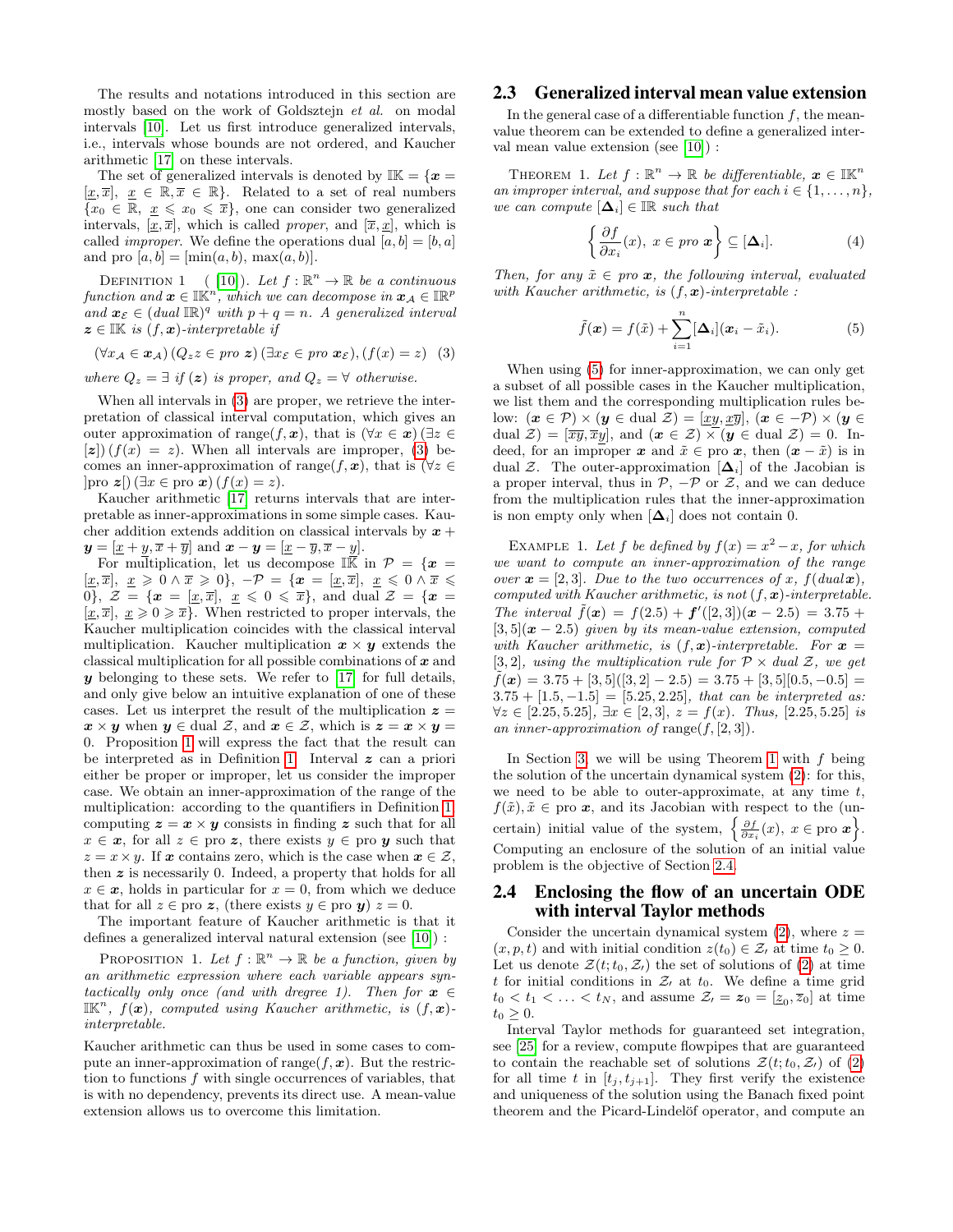a priori rough enclosure  $[r_{j+1}]$  of  $\mathcal{Z}(t)$  for all t in  $[t_j, t_{j+1}]$ . A tighter enclosure for the set of reachable values for t in  $[t_j, t_{j+1}]$  is then computed using a Taylor series expansion of order k of the solution at  $t_j$ , where  $[r_{j+1}]$  is used to enclose the remaining term :

$$
[\mathbf{z}](t, t_j, [\mathbf{z}_j]) = [\mathbf{z}_j] + \sum_{i=1}^{k-1} \frac{(t - t_j)^i}{i!} f^{[i]}([\mathbf{z}_j]) + \frac{(t - t_j)^k}{k!} f^{[k]}([\mathbf{r}_{j+1}]), \quad (6)
$$

where the Taylor coefficients  $f^{[i]}$ , which are the  $i-1$ th Lie derivative of  $f$  along vector field  $f$ , are defined inductively, and can be computed by automatic differentiation as follows (for all  $k = 1, \ldots, n$ ) :

$$
f_k^{[1]} = f_k \tag{7}
$$

$$
f_k^{[i+1]} = \sum_{j=1}^n \frac{\partial f_k^{[i]}}{\partial z_j} f_j \tag{8}
$$

Let us quickly recall how Equation [\(6\)](#page-3-1) is obtained. Let  $z(t)$  be a solution to Equation [\(2\)](#page-0-1) starting at time 0 at point  $z_0$ . By definition :

$$
\frac{dz}{dt}(t) = f(z(t)) = f^{[1]}(z(t))
$$

and more generally, we can prove by induction on  $l$  that  $\frac{d^{(l+1)}z}{dt^{(l+1)}}(t) = f^{[l+1]}(z(t)),$  since by induction hypothesis :

$$
\frac{d^{(l+1)}z}{dt^{(l+1)}}(t) = \frac{d}{dt} \left( t \mapsto f^{[l]}(z(t)) \right)
$$
  
\n
$$
= \sum_{j=1}^{n} \dot{z}_j(t) \frac{\partial f^{[l]}}{\partial z_j}(z(t))
$$
  
\n
$$
= \sum_{j=1}^{n} f_j(z(t)) \frac{\partial f^{[l]}}{\partial z_j}(z(t)) = f^{[l+1]}(z(t))
$$

Equation [\(6\)](#page-3-1) is then a direct consequence from Taylor-Lagrange expansion, for sufficiently smooth functions f.

Finally, we use enclosure  $[\mathbf{z}_{j+1}] = [\mathbf{z}](t_{j+1}, t_j, [\mathbf{z}_j])$  as initial solution set at time  $t_{i+1}$  to derive the interval Taylor model on the next time step.

If evaluated plainly in interval arithmetic, scheme [\(6\)](#page-3-1) yields enclosures of increasing width. A classical way to control the loss of accuracy due to the loss of correlation in interval arithmetic, called wrapping effect, is a method introduced by Lohner, that uses QR-factorization [\[25\]](#page-9-4). Alternatively, we choose here to control wrapping using affine arithmetic [\[5\]](#page-9-22) instead of interval arithmetic in this evaluation.

# <span id="page-3-0"></span>3. FORWARD INNER REACHABILITY

As in Section [2.4,](#page-2-0) we consider the uncertain dynamical system [\(2\)](#page-0-1), where  $z = (x, p, t)$  and with initial condition  $z(t_0) \in \mathcal{Z}_1 = \boldsymbol{z}_0 = [\underline{z}_0, \overline{z}_0]$  at time  $t_0 \geq 0$ , and we denote  $\mathcal{Z}(t;t_0,\mathbf{z}_0)$  the set of solutions  $\{z(t,z_0), z_0(t_0) \in \mathbf{z}_0\}$  of [\(2\)](#page-0-1) at time t. We have seen in Section [2.4,](#page-2-0) that for a time grid  $t_0 < t_1 < \ldots < t_N$ , we can compute on each time interval  $[t_i, t_{i+1}]$ , a flowpipe [\(6\)](#page-3-1) that is guaranteed to contain the reachable set of solutions of [\(2\)](#page-0-1) for all time t in  $[t_i, t_{i+1}]$ . We now want to compute also an inner-approximating flowpipe of this reachable set, that is for all t in  $[t_j, t_{j+1}]$ , a range  $|z|(t, t_j, [z_j])$  such that all values inside that range are sure to be reached at time  $t$  by an execution of system  $(2)$ . For

that, we will apply Theorem [1,](#page-2-6) at all time  $t$ , to the function  $z_0 \mapsto z(t, z_0)$  from  $\mathbb{R}^n$  to  $\mathbb{R}^n$  solution of the IVP [\(2\)](#page-0-1).

<span id="page-3-1"></span>In Section [3.1,](#page-3-2) we give the main lines of the computation of inner-approximated flowpipes, and state the algorithm. We then detail and comment each of its steps. In Section [3.2,](#page-4-0) we show how we use the classical interval Picard-Lindelöf iteration method to get rough enclosures of the solution and its Jacobian on each time step, that we use for computing the remainders of the Taylor models. In Section [3.3,](#page-4-1) we build the Taylor models, and show that we can compute the Taylor model of the Jacobian as if we were simply deriving the Taylor model for the solution of the initial ODE, which makes its construction very simple and efficient. Finally, in Section [3.4,](#page-6-0) we comment the actual computation of the inner-approximating flow-pipe, and show how a loss of accuracy in the outer-approximation results in a loss of accuracy in the inner-approximation, and even possibly to an empty inner-approximation.

## <span id="page-3-2"></span>3.1 Principle of the algorithm

On each time interval, in order to compute an inner range of the solution of the uncertain system, we need an outerenclosure of the solution starting from a point in the initial set,  $z(t, \tilde{z_0})$  for some  $\tilde{z_0} \in z_0$  (Equation [\(15\)](#page-4-2) in Algorithm [1\)](#page-4-3), an enclosure of the solution by the system  $z(t, z_0)$  over range  $z_0$ inz<sub>0</sub> (Equation [\(16\)](#page-4-4)), and an enclosure of its Jacobian with respect to  $z_0$ , evaluated over range  $z_0$  (Equation [\(17\)](#page-4-5)). The Jacobian is defined  $J_{ij}(t, z_0) = \frac{\partial z_i}{\partial z_{0,j}}(t, z_0)$ , for i and j between 1 and n, and where  $z_i$  is the i-th component of the vector flow function z, and  $z_{0,j}$  the j-th component of the vector of initial conditions  $z_0$ .

We compute these outer-approximations by applying the Taylor method of Section [2.4](#page-2-0) to  $z(t, \tilde{z_0})$  and  $J(t, z_0)$  where  $z_0 \in z_0$  and with initial condition  $J(t_0) = Id$  the identity matrix :  $z(t, \tilde{z_0})$  satisfies system [\(2\)](#page-0-1) with  $z(t_0) = \tilde{z_0} \in z_0$ , so that we can directly use the Taylor expansion [\(6\)](#page-3-1) on each time interval  $[t_j, t_{j+1}]$  to compute  $\mathcal{Z}(t; t_0, \tilde{z_0})$ . The coefficients of the Jacobian matrix of the flow satisfy :

<span id="page-3-4"></span>
$$
\dot{J}_{ij}(t,z_0) = \sum_{k=1}^{n} \frac{\partial f_i}{\partial z_k}(z) J_{kj}(t,z_0)
$$
\n(9)

that can be rewritten

<span id="page-3-3"></span>
$$
\dot{J}(t, z_0) = \text{Jac}_z f(z(t, z_0)). J(t, z_0). \tag{10}
$$

with  $J(t_0) = Id$  (these are the "variational equations" used in particular in [\[29\]](#page-9-23) for improving outer-approximations of continuous dynamical systems). We will denote by  $\nabla_z f$  the function of variables  $z_i$  and  $J_{ij}$  (linear in  $J_{ij}$ ) which is the right hand side of Equation [10.](#page-3-3) Hence, its  $pq$  entry is :

<span id="page-3-5"></span>
$$
(\nabla_z f)_{pq}(z,J) = \sum_{k=1}^n \frac{\partial f_p}{\partial z_k}(z) J_{kq}
$$
 (11)

A Taylor expansion can thus be used to outer-approximate the solution of [\(10\)](#page-3-3) noted  $\mathcal{J}(t;t_0,\boldsymbol{z}_0)$  on each time interval  $[t_j, t_{j+1}]$ , using the outer-approximation for  $z(t, z_0)$  given by Taylor expansion [\(6\)](#page-3-1). Equations [\(9\)](#page-3-4) together with Equa-tions [\(1\)](#page-0-0) define a system of  $n(n + 1)$  ordinary differential equations in  $n(n + 1)$  variables (z and J). We call the corresponding vector field  $F$  and write similarly, by an abuse of notation, for H a function in variables z and J,  $H^{[i]}$  the  $i - 1$ th Lie derivative of H along the (augmented) vector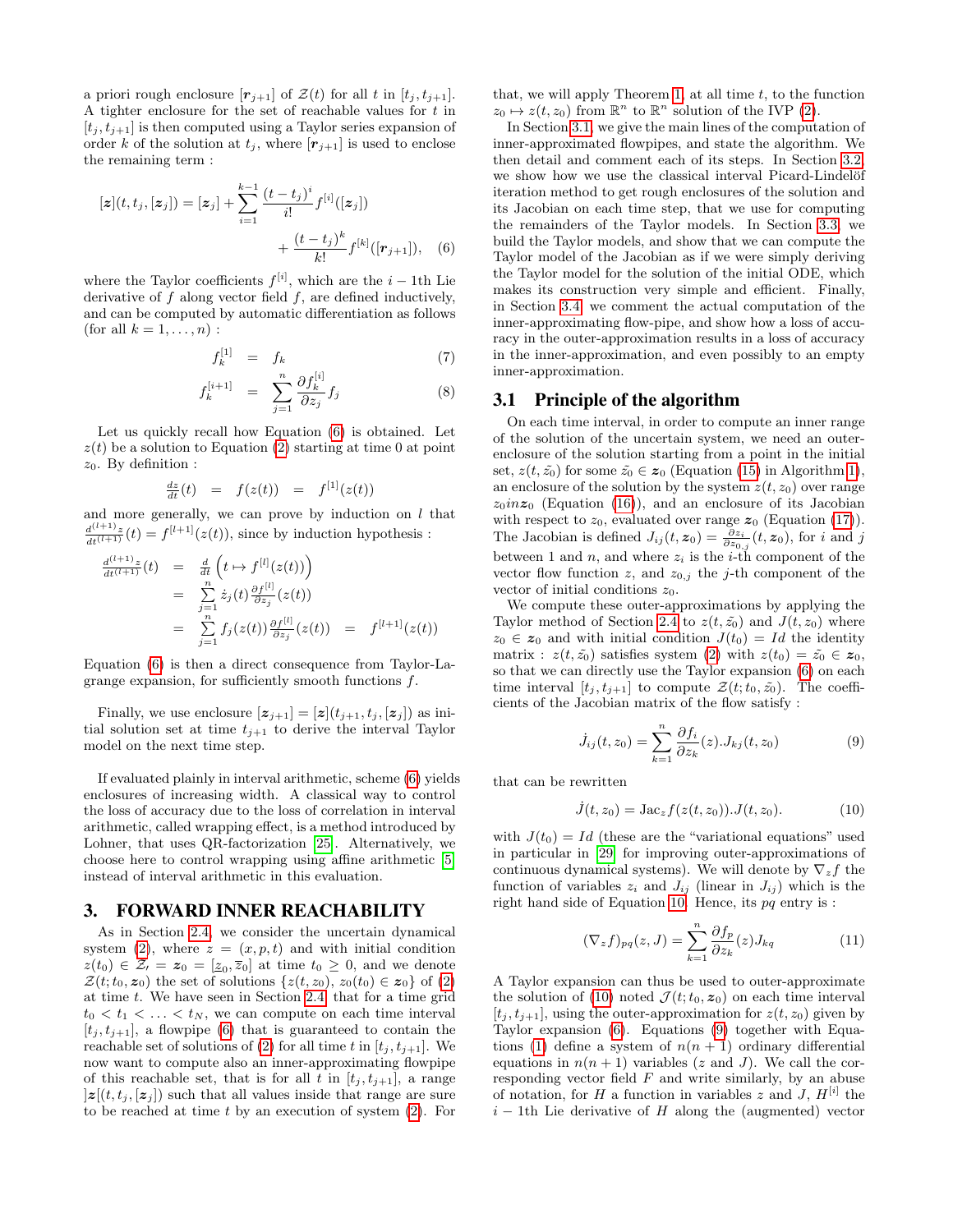field  $H$ . More explicitly, it is defined inductively as follows :

$$
H^{[1]} = H \tag{12}
$$

$$
H^{[i+1]} = (H^{[i]})^{[2]} \tag{13}
$$

where the first Lie derivative is :

<span id="page-4-6"></span>
$$
H^{[2]} = \sum_{i=1}^{n} \frac{\partial H}{\partial z_i} f_i + \sum_{k,l=1}^{n} \frac{\partial H}{\partial J_{kl}} \left( \sum_{s=1}^{n} \frac{\partial f_k}{\partial z_s} J_{sl} \right) \tag{14}
$$

Let us briefly detail how we obtained Equation [\(14\)](#page-4-6). Consider a solution  $t \mapsto z_i(t)$  and  $t \mapsto J_{ij}(t)$  of Equations [\(9\)](#page-3-4) and  $(1)$ . The Lie derivative of H is the time derivative of  $H(t) = H(z_1(t), \ldots, z_n(t), J_{11}(t), \ldots, J_{nn}(t))$ :

$$
\dot{\tilde{H}}(t) = \sum_{i=1}^{n} \frac{\partial H}{\partial z_i}(t) \dot{z}_i(t) + \sum_{k,l=1}^{n} \frac{\partial H}{\partial J_{kl}}(t) \dot{J}_{kl}(t)
$$

We get the formula [\(14\)](#page-4-6) by replacing  $\dot{z}_i$  by its expression in Equation [\(1\)](#page-0-0) and  $\dot{J}_{kl}$  by its expression in Equation [\(9\)](#page-3-4).

We summarize the procedure for computing the inner and outer reachable sets in pseudo-Algorithm [1.](#page-4-3)

In the next sections, we detail the different steps of Algorithm [1](#page-4-3) and illustrate them on a running example:

EXAMPLE 2. We consider the Brusselator equation:

$$
f(x) = \begin{pmatrix} 1 - 2x_1 + \frac{3}{2}x_1^2x_2 \\ x_1 - \frac{3}{2}x_1^2x_2 \end{pmatrix}
$$

with  $x = (x_1, x_2)$ , over the time interval  $[0, h]$   $(h = \frac{1}{20})$ , and with initial conditions  $[x_0] = ([2, 2.15], [0.1, 0.15]).$ 

The Jacobian that appears in Equation  $(10)$  is :

$$
Jac_z f(z(t,z_0)) = \begin{pmatrix} -2 + 3x_1x_2 & \frac{3}{2}x_1^2\\ 1 - 3x_1x_2 & -\frac{3}{2}x_1^2 \end{pmatrix}
$$

# <span id="page-4-0"></span>3.2 Step 1: computing the rough enclosures

In order to compute the  $k$ <sup>th</sup> term in Equations  $(15)$  and [\(16\)](#page-4-4) we need to compute  $[r_i]$  (respectively  $[R_i]$ ), i.e. a priori enclosures of the components of the solutions z and J over the time interval  $[t_j, t_{j+1}]$ . This is done following the clas-sical approach [\[25\]](#page-9-4) relying on the interval Picard-Lindelöf method. This goes as follows. First note that Equation [\(1\)](#page-0-0) can be rewritten as the integral equation

<span id="page-4-7"></span>
$$
z(t) = z_0 + \int_{t_j}^{t_{j+1}} f(z(s))ds
$$
 (19)

and define  $F$  the functional which to function  $z$  associates the right-hand side of Equation [\(19\)](#page-4-7). Under the condition that  $f$  is Lipschitz,  $F$  admits a unique fixpoint, solution to Equations [\(1\)](#page-0-0) and [\(19\)](#page-4-7). The interval version  $F^{\sharp}$  of the Picard-Lindelöf operator  $F$  enjoys the same property and is derived using the obvious rough interval approximation of the integral :  $F^{\sharp}([z]) = z_0 + [t_j, t_{j+1}][f]([z])$  (where [z] will denote ultimately the "rough" enclosure of the solutions to Equation [\(1\)](#page-0-0) and  $[f]$  denotes the interval extension of function  $f$ ). Simple Jacobi like iteration suffices to reach the fixpoint of  $F^{\sharp}$ :  $[z]_0 = z_0$ ,  $[z]_{i+1} = F^{\sharp}([z]_i)$  for all  $i \in$ N. Convergence can be ensured using outwards rounding in finite precision, numerical acceleration techniques etc.

<span id="page-4-10"></span>EXAMPLE 3. We carry on with the computation of outerapproximations for solutions and Jacobians for the Brusselator on the first time step. We will write  $[x_i](t)$  instead of **Data:** a time grid  $t_0 < t_1 < \ldots < t_N$ , an initial range  $z_0$ , and some  $\tilde{z_0} \in z_0$ **Result:**  $[\boldsymbol{z}](t, \boldsymbol{z}_0)$  and  $]\boldsymbol{z}[(t, \boldsymbol{z}_0)$  over  $t = [t_0, t_N]$ **Init**:  $j = 0, t_j = t_0, [z_j] = z_0, [\tilde{z}_j] = \tilde{z}_0, [J_j] = Id$ while  $j < N - 1$  do Step 1. compute a priori enclosures  $[r_{j+1}]$  of  $\overline{\mathcal{Z}(t;t_j},\boldsymbol{z}_j)$  for all t in  $[t_j,t_{j+1}],$   $[\tilde{\boldsymbol{r}}_{j+1}]$  of  $\mathcal{Z}(t;t_j,\tilde{z}_j)$ for all t in  $[t_j, t_{j+1}]$ , and  $[\mathbf{R}_{j+1}]$  of  $\mathcal{J}(t; t_j, z_j)$ Step 2. build the Taylor Models valid on  $[t_i, t_{i+1}]$ :

<span id="page-4-2"></span>
$$
[\mathbf{z}](t, t_j, [\mathbf{z}_j]) = [\mathbf{z}_j] + \sum_{i=1}^{k-1} \frac{(t - t_j)^i}{i!} f^{[i]}([\mathbf{z}_j]) + \frac{(t - t_j)^k}{k!} f^{[k]}([\mathbf{r}_{j+1}]). \quad (15)
$$

<span id="page-4-4"></span>
$$
[\tilde{z}](t, t_j, [\tilde{z}_j]) = [\tilde{z}_j] + \sum_{i=1}^{k-1} \frac{(t - t_j)^i}{i!} f^{[i]}([\tilde{z}_j]) + \frac{(t - t_j)^k}{k!} f^{[k]}([\tilde{r}_{j+1}]).
$$
 (16)

<span id="page-4-9"></span>
$$
[\mathbf{J}](t, t_j, [\mathbf{z}_j]) = [\mathbf{J}_j] + \sum_{i=1}^{k-1} \frac{(t - t_j)^i}{i!} \text{Jac}_z f^{[i]}([\mathbf{z}_j]) \cdot [\mathbf{J}_j] + \frac{(t - t_j)^k}{k!} \text{Jac}_z f^{[k]}([\mathbf{r}_{j+1}]) \cdot [\mathbf{R}_{j+1}] \quad (17)
$$

Step 3. deduce an inner-approximation valid for  $t$  in  $[t_j, t_{j+1}]$ : if  $\vert \mathbf{z} \vert (t, t_j)$  defined by Equation [\(18\)](#page-4-8) is an improper interval

<span id="page-4-8"></span><span id="page-4-5"></span>
$$
]z[(t, t_j) = [\tilde{z}](t, t_j, [\tilde{z}_j])+ [J](t, t_j, [z_j]) * ([\overline{z_0}, \underline{z_0}] - \tilde{z_0}) \quad (18)
$$

then interval pro  $|z|(t, t_i)$  is an inner-approximation of the set of solutions  $\{z(t, z_0), z_0(t_0) \in z_0\}$  of [\(2\)](#page-0-1) at time t, otherwise the inner-approximation is empty. Step 4.  $[z_{j+1}] = [z](t_{j+1}, t_j, [z_j]),$  $\overline{[\tilde{\pmb{z}}_{j+1}]} = [\tilde{\pmb{z}}](t_{j+1}, t_j, \, [\tilde{\pmb{z}}_j]), \, [\pmb{J}_{j+1}] = [\pmb{J}](t, t_j, [\pmb{z}_j])$ end

<span id="page-4-3"></span>

 $[x_i](t, 0, [x_0])$  as we are only considering the first time step. We first need to determine the rough enclosures  $[r_1]_i$  and  $\left[\mathbf{R}_1\right]_{i,j}$  of the  $x_i(t)$  and  $J_{ij}(t)$  over  $t \in [0,h]$ ,  $x \in [x_0]$  using the interval Picard-Lindelöf method of Section [3.2](#page-4-0) :  $[\mathbf{r}_1] =$  $\sqrt{2}$ [1.86, 2.15] [0.10, <sup>0</sup>.23]  $\boldsymbol{R}_1 = \begin{pmatrix} [0.92, 1.00] & [0.00, 0.35] \ [-0.025, 0.022] & [0.65, 1.00] \end{pmatrix}.$ The remainders for  $k = 2$  (first order Taylor model for Equations [\(15\)](#page-4-2) and [\(17\)](#page-4-5)) will be determined in Example [4.](#page-5-0)

### 3.3 Step 2: building the Taylor models

#### <span id="page-4-1"></span>*Building the Lie derivatives of the Jacobian.*

The formulation of Equation [\(17\)](#page-4-5) relies on the possibility to commute the ith Lie derivative with the calculation of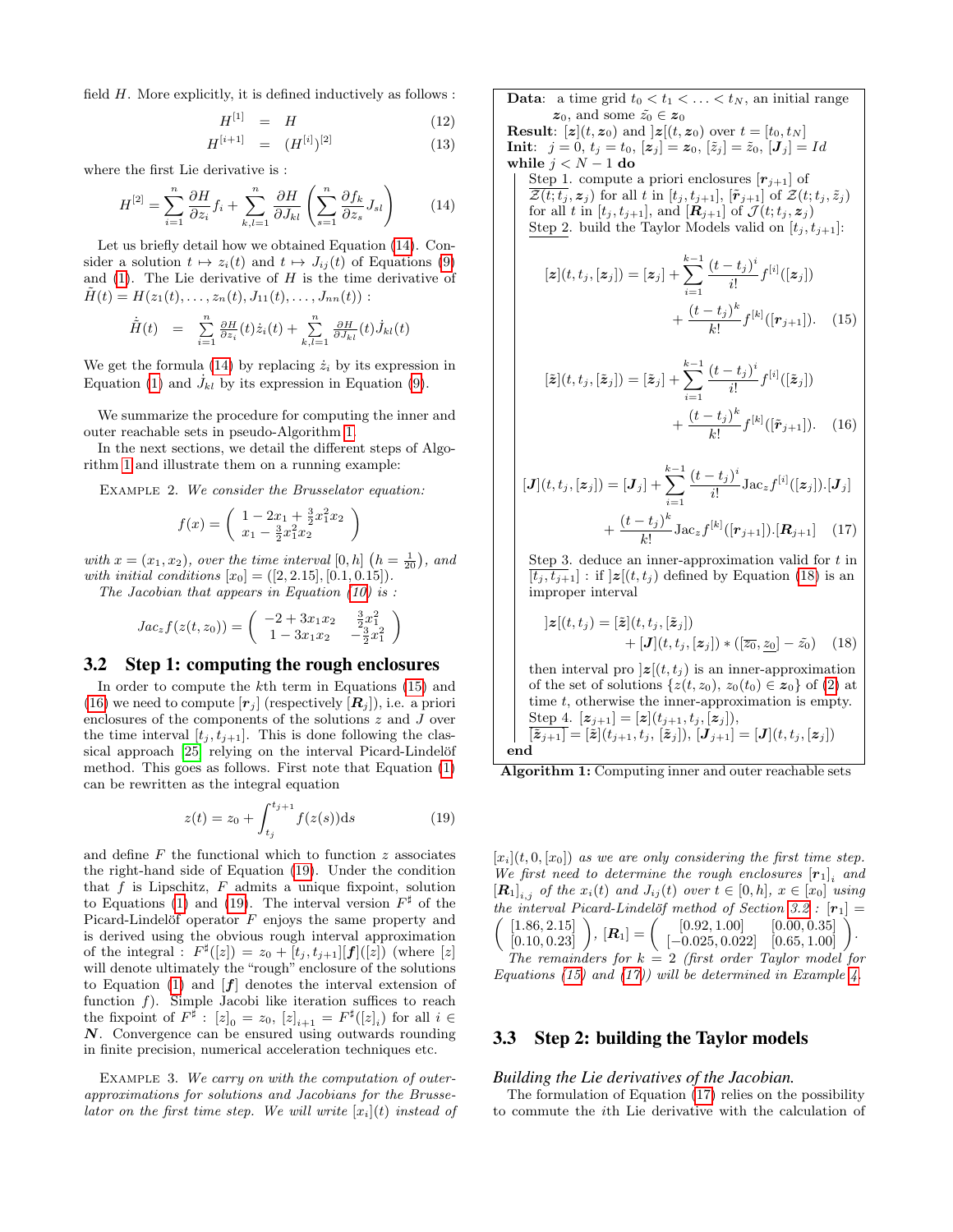the Jacobian. Without this, we would have written:

$$
[\mathbf{J}](t, t_j, [\mathbf{z}_j]) = [\mathbf{J}_j] + \sum_{i=1}^{k-1} \frac{(t - t_j)^i}{i!} (\text{Jac}_z(f))^{[i]}([\mathbf{z}_j]) \cdot [\mathbf{J}_j]
$$

$$
+ \frac{(t - t_j)^k}{k!} (\text{Jac}_z(f))^{[k]}([\mathbf{r}_{j+1}]) \cdot [\mathbf{R}_{j+1}] \quad (20)
$$

 $Jac_z(f)$  being seen as a function of variables  $z_i$  and  $J_{ij}$ , which is linear in the  $J_{ij}$  as in Equation [\(11\)](#page-3-5). Equations [\(17\)](#page-4-5) and [\(20\)](#page-5-1) are equivalent since the two derivatives (the Jacobian calculation and the Lie derivative) commute.

We prove this equivalence by induction on the number of Lie derivations. For  $i = 1$ , we have, by definition  $\nabla_z(f^{[1]}) =$  $\nabla_z(f) = (\nabla_z(f))^{[1]}$ . Suppose now we have, as an induction step  $\nabla_z(f^{[i]}) = (\nabla_z(f))^{[i]}$ . We now write :

$$
\nabla_z (f^{[i+1]})_{pq} = \sum_{k=1}^n \frac{\partial f_p^{[i+1]}}{\partial z_k} J_{kq} = \sum_{k=1}^n \frac{\partial}{\partial z_k} \left( \sum_{l=1}^n \frac{\partial f_p^{[i]}}{\partial z_l} f_l \right) J_{kq}
$$

hence,

<span id="page-5-2"></span>
$$
\nabla_z (f^{[i+1]})_{pq} = \sum_{k,l=1}^n \left( \frac{\partial^2 f_p^{[i]}}{\partial z_k \partial z_l} f_l + \frac{\partial f_p^{[i]}}{\partial z_l} \frac{\partial f_l}{\partial z_k} \right) J_{kq} \qquad (21)
$$

On the other hand we have :

$$
(\nabla_z(f)_{pq})^{[i+1]} = (\nabla_z(f^{[i]})_{pq})^{[2]}
$$

by Definition [\(14\)](#page-4-6) and by the induction step. Using now Equation [\(14\)](#page-4-6), and Equation [\(11\)](#page-3-5) recalled below:

$$
(\nabla_z(f^{[i]}))_{pq} = \sum_{k=1}^n \frac{\partial f^{[i]}_p}{\partial z_k} J_{kq}
$$

we have :

$$
(\nabla_z(f)_{pq})^{[i+1]} = \sum_{k,l=1}^n \frac{\partial^2 f_p^{[i]}}{\partial z_k \partial z_l} f_l J_{kq}
$$

$$
+ \sum_{r=1}^n \frac{\partial f_p^{[i]}}{\partial z_r} \left( \sum_{t=1}^n \frac{\partial f_r}{\partial z_t} J_{tq} \right) (22)
$$

which is thus seen to be equal to  $\nabla_z(f^{[i+1]})_{pq}$  by Equation [\(21\)](#page-5-2).

Equation [\(17\)](#page-4-5) is simpler to compute since we already computed the Lie derivative of  $f$ , in Equation [\(16\)](#page-4-4), the Jacobian calculation being by itself rather inexpensive.

#### *Computing the coefficients of the Taylor models.*

We need to outer-approximate the values of some functions, and in particular, all Lie derivatives, which are coefficients in the Taylor models, in Equations [\(15-](#page-4-2)[17\)](#page-4-5). We have a wide choice from the existing set-based methods, is polynomial. We will use in our running example affine arithmetic [\[5\]](#page-9-22), as in our prototype. Affine arithmetic was also used in [\[13\]](#page-9-0) for inner-approximations of discrete dynamical systems. One interest is that we can use the results from [\[12\]](#page-9-24) to also get good estimates of the joint inner range of the state variables  $z_j$ , altogether, when needed.

<span id="page-5-0"></span>Example 4. We compute a first-order Taylor model for the Brusselator, using Equation [\(6\)](#page-3-1) with  $k = 2$ , and using affine arithmetic to compute  $Jac_z(f^{[i]})([\mathbf{r}_{j+1}])[\mathbf{J}_j]$  and  $f^{[i]}([z_j])$ . We start with  $[x_0] = ([2, 2.5], [0.1, 0.15])$ , hence,

in affine arithmetic,  $[x_0] = \left(\frac{83}{40} + \frac{3}{40}\epsilon_1, \frac{1}{8} + \frac{1}{40}\epsilon_2\right)$ . We evaluate  $f^{[1]} = f$  using simple rules from affine arithmetic, e.g. :

<span id="page-5-3"></span>
$$
f^{[1]}([x_0]) = -\frac{119919}{51200} - \frac{1173}{12800} \epsilon_1 + \frac{41361}{256000} \epsilon_2 + \frac{27}{51200} \eta_1 + \frac{3015}{256000} \eta_2
$$
\n(23)

<span id="page-5-1"></span>and, e.g.  $Jac_z(f^{[1]})([x_0])_{11} = -\frac{391}{320} + \frac{9}{320}\epsilon_1 + \frac{249}{1600}\epsilon_2 + \frac{9}{1600}\eta_3$ . The non-linearity of f and its Jacobian produces new symbols in the evaluation with affine arithmetic than  $\epsilon_1, \epsilon_2$ : we note them using the  $\eta$  letter, instead of  $\epsilon$ , to make apparent the uncertainty produced by the interpretation in affine arithmetic. Equation  $(23)$  evaluates in interval  $[-2.6077, -2.0766]$ .

To obtain the remainders, we compute  $f_i^{[2]}$  and  $Jac_z(f_i^{[2]})$ :

$$
f_1^{[2]} = -2 + 4x_1 + 3x_1x_2 + \frac{3}{2}x_1^3 - 9x_1^2x_2 + \frac{9}{2}x_1^3x_2^2 - \frac{9}{4}x_1^4x_2
$$
\n(24)

$$
Jac_z(f^{[2]})_{11}(x_1, x_2)(J_{11}, J_{21}) = (3x_2f_1 + 3x_1f_2)J_{11}
$$
  
+  $(-2 + 3x_1x_2)Jac_z(f^{[1]})_{11}(x_1, x_2)(J_{11}, J_{21})$   
+  $3x_1f_1J_{21} + \frac{3}{2}x_1^2Jac_z(f^{[1]})_{21}(x_1, x_2)(J_{11}, J_{21})$  (25)

where  $Jac_z(f^{[1]})_{11}$  and  $Jac_z(f^{[1]})_{21}$  are just  $Jac_z f(z(t, z_0))_{11}$ and  $Jac_z f(z(t, z_0))_{21}$  given in Example [2.](#page-4-9)

Now again, we are applying affine arithmetic to compute  $f^{[2]}([{\bm r}_1])$  and  $Jac_z(f^{[2]})([{\bm r}_1])[{\bm R}_1]$  given the rough enclosures  $r_1$  and  $R_1$  computed in Example [3](#page-4-10) and we find :

<span id="page-5-5"></span>
$$
f^{[2]}([r_1]) = \left( \begin{array}{c} [3.5371, 13.7617] \\ [-11.1499, -1.5368] \end{array} \right) \tag{26}
$$

and  $Jac_z(f^{[2]})([\mathbf{r}_1])[\mathbf{R}_1]$  is the matrix :

$$
\left(\begin{array}{cc}[-3.1897,15.7653] & [-74.8884,-19.3243] \\ [-14.0978,3.5433] & [16.4500,68.0696]\end{array}\right)
$$

As a direct consequence, we can evaluate Equations [\(15\)](#page-4-2) and  $(17)$  to get the outer-approximation of z and J at time h:

<span id="page-5-4"></span>
$$
[\boldsymbol{z}](h, t_0, [\boldsymbol{z}_0]) = ([1.88320, 2.05421], [0.15728, 0.20358])
$$
\n(27)

<span id="page-5-6"></span>
$$
[\mathbf{J}](h, t_0, [\mathbf{z}_0]) = \begin{pmatrix} [0.92545, 0.96808] & [0.20597, 0.32253] \\ [-0.016, 0.02499] & [0.67388, 0.78551] \end{pmatrix}
$$
(28)

For instance, the first component in Equation [\(27\)](#page-5-4) is found by using Equation [\(15\)](#page-4-2) with  $k = 2$  and by instantiating the constant coefficient with  $[x_0] = ([2, 2.5], [0.1, 0.15]),$  the Taylor coefficient in degree one in t with the result of Equation [\(23\)](#page-5-3), and in degree two with the result of Equation [\(26\)](#page-5-5). Using a coarser interval abstraction of coefficients in degree zero and one, we indeed find an outer-approximation of the flowpipe until time  $h : [z_1](h, t_0, [z_0]) = [2, 2.5] +$  $[-2.6077, -2.0766] t + [3.5371, 13.7617] \frac{t^2}{2}$  $\frac{1}{2}$  equal at time h to [1.8740, 2.0634], which slightly over-approximates the result of Equation [\(27\)](#page-5-4) with affine arithmetic.

#### *Computing the center of the inner-approximation.*

Equation [\(16\)](#page-4-4) is required to evaluate Equation [\(18\)](#page-4-8) and get inner-approximations: we need to propagate a (center) point in the set of initial values through the flowpipe of solutions of ODE [\(1\)](#page-0-0), at each time step  $t_j$  in our time grid.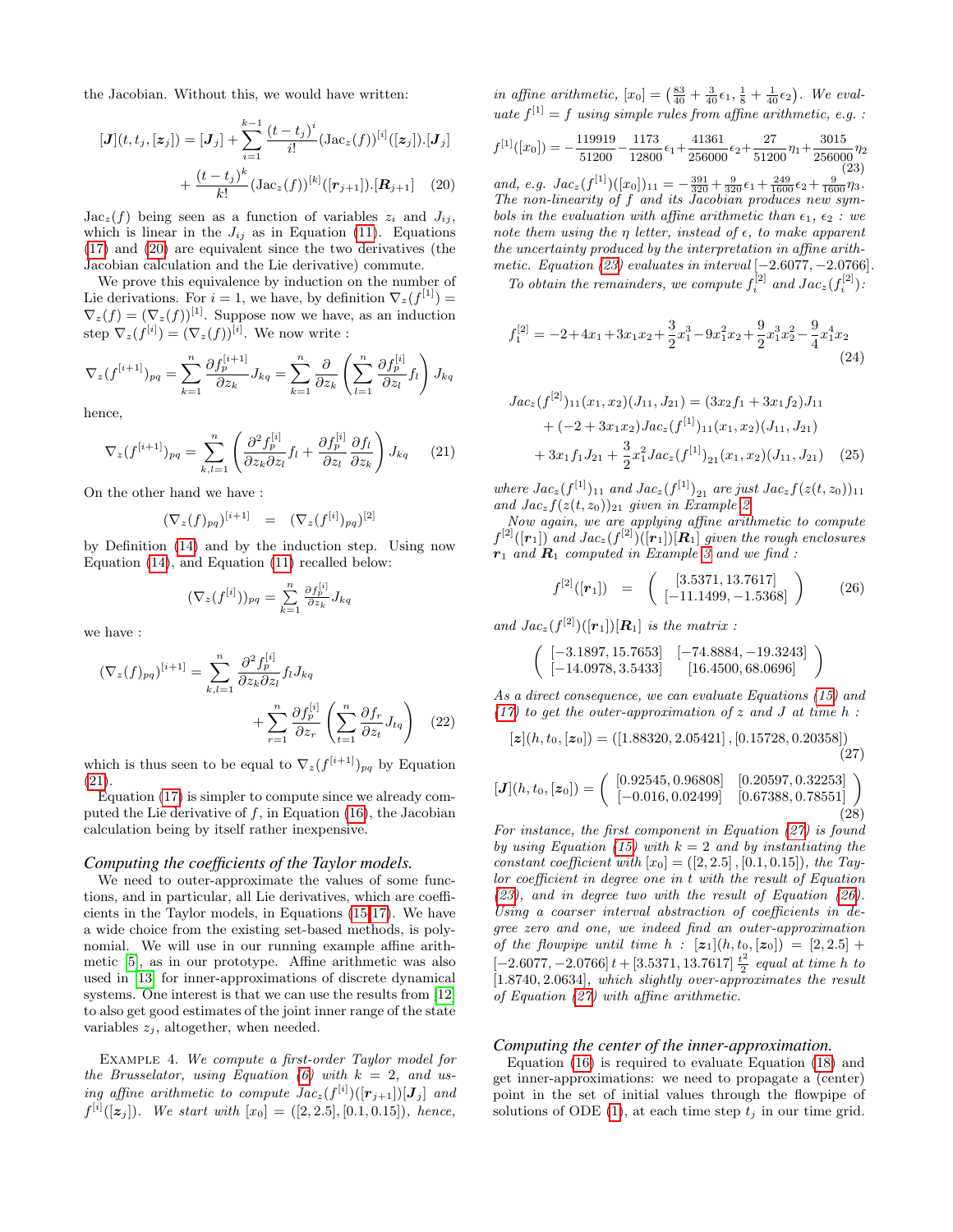This center solution is certainly not derivable from the outerapproximation of the flowpipe, e.g. as its midpoint: in order to soundly use the mean-value theorem, this solution must outer-approximate the image by the flow of the initial point.

We use the same Taylor expansion, but with different initial conditions, to compute in [\(15\)](#page-4-2) an outer-approximation of the solution of system [\(2\)](#page-0-1) with  $z(t_0) = \tilde{z_0}$ , used as the center in inner-approximation [\(18\)](#page-4-8), and in [\(16\)](#page-4-4) an outerapproximation of the solution of the same system but with uncertain  $z(t_0) \in z_0$ , used to compute the Taylor coefficients in Equation [\(17\)](#page-4-5).

<span id="page-6-1"></span>EXAMPLE 5. Starting with the center  $\tilde{x}_0 = (2.075, 0.125)$ of the initial condition  $[x_0] = ([2, 2.15], [0.1, 0.15]),$  and ap-plying the interval Picard-Lindelöf method of Section [3.2,](#page-4-0) we find  $x = (1.9655, 1.9718, 0.1774, 0.1831)$  at time h.

# <span id="page-6-0"></span>3.4 Step 3: computing the inner-approximation

The algorithm described in Section [3.1](#page-3-2) fully relies on outerapproximations at each step, to deduce an inner-approximation at Step 3. This means that we can soundly compute and implement most of our approach using intervalbased methods with outward rounding as classically: outward rounding should be used for the outer approximations of flows and Jacobians (the larger these, the tighter the inner-approx), but the computation by Kaucher aithmetic of improper intervals should be done with inward rounding.

Also, the wider the outer-approximation in Taylor models [\(15-](#page-4-2)[17\)](#page-4-5), the tighter thus the less accurate the innerapproximation [\(18\)](#page-4-8): it can even lead to an empty innerapproximation if the result of Equation [\(18\)](#page-4-8) in Kaucher arithmetic is not an improper interval.

The phenomenon we mentioned above can occur in two ways. First,  $[\overline{z_0}, z_0] - \tilde{z_0}$  is an improper interval that belongs to dual  $Z$  as defined in Section [2.2.](#page-1-1) The outer-approximation of the Jacobian matrix,  $[J](t, t_j, [z_j])$  is a proper interval. The Kaucher multiplication, as mentioned in Section [2.3,](#page-2-1) will yield a non-zero improper interval only if  $[J](t, t_j, \{z_j\})$ does not contain 0. And, in this case, the result of this multiplication will depend on the lower bound of the absolute value of the Jacobian (while the same mean-value theorem used for outer-approximation would imply a multiplication of proper intervals that would depend on the upper bound of the absolute value of the Jacobian). The larger this lower bound, the wider the inner-approximation.

Suppose that the Kaucher multiplication yields an improper interval. It is added to proper outer-approximation  $[\tilde{\mathbf{z}}](t, t_j, [\tilde{\mathbf{z}}_j])$  of the solution at time t of the system starting from point  $\tilde{\mathbf{z}}_0$ . Ideally, this should be tight, but if this interval is wider than the improper interval resulting from the Kaucher multiplication, then the sum of the two intervals computed using the extension of interval addition - will be proper, and the inner-approximation empty.

The quality of the inner-approximation is strongly linked to the quality of the outer-approximation. We can if necessary locally improve the quality by using higher-order Taylor models. Indeed, as we know that the exact reachable set of the uncertain system lies between the inner and outerapproximated flows, we can bound the approximation error at each instant, and use this information to dynamically refine the approximation.

Example 6. Now we can instantiate Equation [\(18\)](#page-4-8) as follows, for e.g. the first component of x and time  $t = h$ ,

using the result of Example [5](#page-6-1) for the outer-approximation of the center at time h and Equation [\(28\)](#page-5-6) for the outerapproximation of the Jacobian at time h :

$$
]z[(h,0) = [1.9655, 1.9718] + [0.9254, 0.9680] [0.075, -0.075] + [0.2059, 0.3225] [0.025, -0.025] (29)
$$

Finally, using Kaucher arithmetic (see Section [2.2\)](#page-1-1), we find

$$
|z[(h,0) = [1.9655 + 0.92545 \times 0.075 + 0.20597 \times 0.025,1.9718 - 0.9254 \times 0.075 - 0.20597 \times 0.025]
$$

whose proper counterpart is [1.8973, 2.0400]. We thus efficiently find a quite tight characterization of the reachable set with a very low order scheme, for the Brusselator at time h :

$$
[1.8973, 2.0400] \subseteq z(h, 0, [z_0]) \subseteq [1.88320, 2.05421]
$$

Of course, similarly to Example [4](#page-5-0) for the outer-approxima-tion of z, Equation [\(18\)](#page-4-8) is valid for all times  $t$  in  $[0, h]$ , hence gives an inner-approximation of the flowpipe for the Brusselator. This is what we will be doing in Section [4.1.](#page-6-2)

## 4. EXPERIMENTS AND BENCHMARKS

We implemented<sup>[1](#page-6-3)</sup> our method relying on the FILIB++  $C++$ library [\[22\]](#page-9-25) for interval computations, the FADBAD++ package [\(http://www.fadbad.com\)](http://www.fadbad.com) for automatic differentiation, and (a slightly modified version of) the aaflib library [\(http:](http://aaflib.sourceforge.net) [//aaflib.sourceforge.net\)](http://aaflib.sourceforge.net) for affine arithmetic. Affine arithmetic is used for the coefficients of the Taylor models in order to limit the wrapping effect. Matrix preconditioning is a more classical alternative, but affine arithmetic proved to be both efficient, if we limit the number of noise symbols used, and accurate. It is also very convenient for prototyping, as we rely on the aaflib library.

We first demonstrate in Section [4.1](#page-6-2) the good behavior of our inner-approximated flowpipes on the quite difficult Brusselator model. Then, in Section [4.2,](#page-7-0) we provide some comparison to the experimental results of the related work.

#### <span id="page-6-2"></span>4.1 Brusselator

We consider in this section another instance of the Brusselator system, slightly different from the version of Example [2,](#page-4-9) which has been used in e.g. [\[4,](#page-9-16) [28\]](#page-9-17) :

$$
\begin{cases}\n\dot{x}_1 = 1 + x_1^2 x_2 - 2.5x_1 \\
\dot{x}_2 = 1.5x_1 - x_1^2 x_2\n\end{cases}
$$

with  $x_1(0) \in [0.9, 1]$  and  $x_2(0) \in [0, 0.1]$ .

We use Taylor models of order 4 in time, and represent in Figure [1,](#page-7-1) the inner and outer approximated flowpipes for variables  $x_1$  and  $x_2$ , up to a maximum time  $t = 10$ . The inner-approximations are represented in dashed lines, and the outer-approximations in plain lines.

We can note that the width of the inner-approximation (internal dashed lines) decreases at times, and the innerapproximation even becomes empty (for example for variable  $x_2$  around  $t = 4$ ), but the width can still later be nonzero again. This is not a bug: this phenomenon is an illustration of the fact detailed in Section [3.4,](#page-6-0) that when adding an improper with a proper interval to get the inner range of a variable, we can get a proper interval, which results in an empty inner-approximation (of the variable of interest

<span id="page-6-3"></span><sup>&</sup>lt;sup>1</sup>available from [http://www.lix.polytechnique.fr/Labo/](http://www.lix.polytechnique.fr/Labo/Sylvie.Putot/software.html) [Sylvie.Putot/software.html](http://www.lix.polytechnique.fr/Labo/Sylvie.Putot/software.html)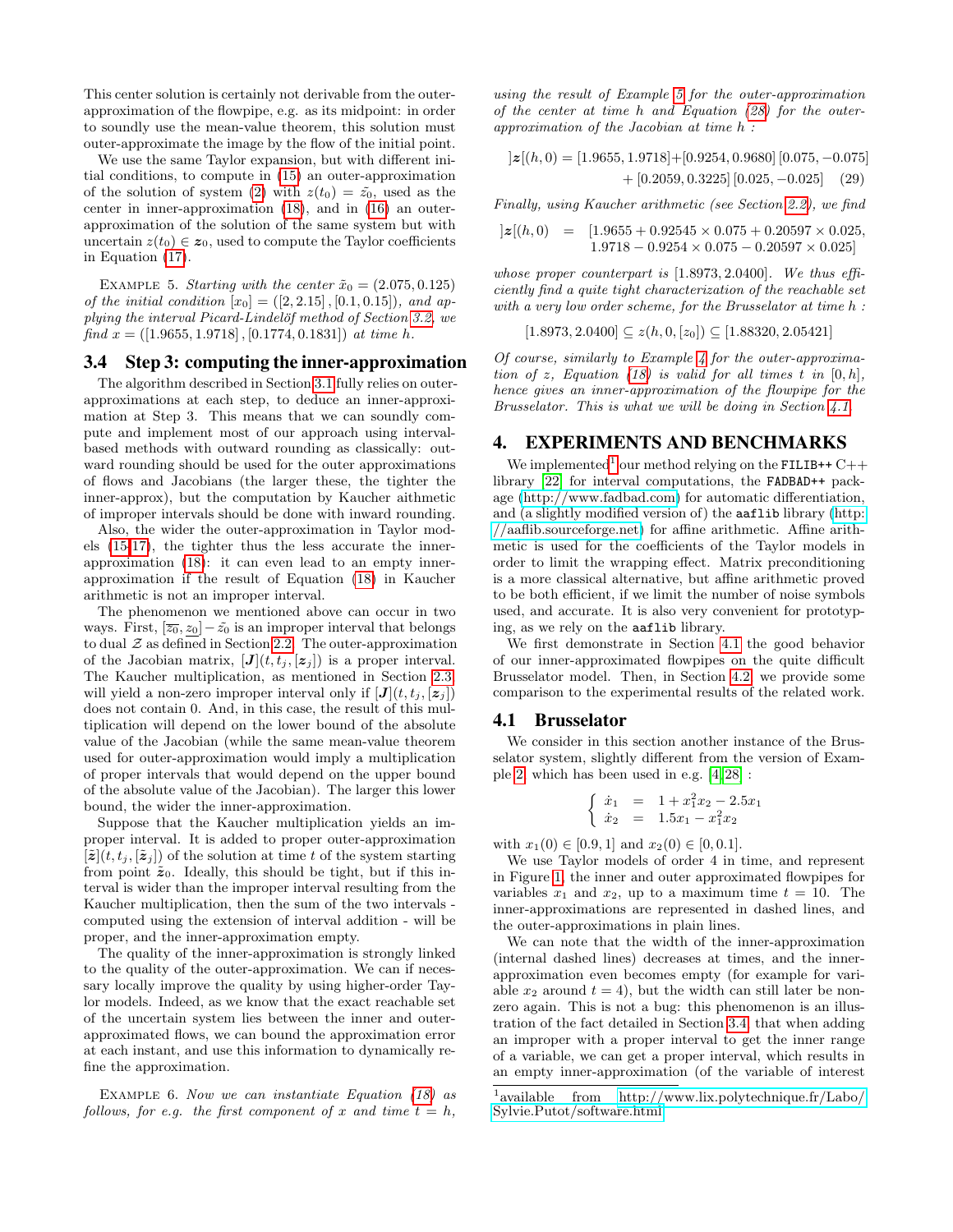- actually, you can note that on this example, the innerapproximations of the two variables do not become empty at the same time). This does not prevent us from carrying on with the computation of the Taylor models : non-empty inner-approximations will be obtained at later times, depending on the behavior of the Jacobian of the flow.

<span id="page-7-1"></span>

Figure 1: Brusselator  $(x_1 \text{ and } x_2)$ , Taylor models order 4

# <span id="page-7-0"></span>4.2 Comparisons to the related work

We provide in this section some elements of comparisons to the experimental results given in [\[4,](#page-9-16) [28\]](#page-9-17). Let us highlight that it is difficult to compare these methods in a fair manner, as evaluating the compared accuracy of these methods is difficult. Also, our implementation is preliminary (using fixed step of integration for instance), while some of the related work relies on the highly optimized interval solver for initial value problem VNODE-LP [\[24\]](#page-9-12).

Among the examples studied in both [\[4\]](#page-9-16) and [\[28\]](#page-9-17), we first selected the version of the Brusselator introduced in Section [4.1](#page-6-2) as a representative of the systems of low degree. We chose as second example a biological system of higher degree (7), so as to demonstrate the way our approach scales.

$$
\begin{pmatrix}\n\dot{x}_1 \\
x_2 \\
x_3 \\
x_4 \\
x_5 \\
x_6 \\
x_7\n\end{pmatrix} = \begin{pmatrix}\n-0.4x_1 + ax_3x_4 \\
0.4x_1 - x_2 \\
x_2 - ax_3x_4 \\
ax_5x_6 - ax_3x_4 \\
-ax_5x_6 + ax_3x_4 \\
0.5x_7 - ax_5x_6 \\
-0.5x_7 + ax_5x_6\n\end{pmatrix}
$$
\n(30)

In this system, a is a parameter which is taken equal to 50 in [\[4\]](#page-9-16) and to 5 in [\[28\]](#page-9-17). We will use the corresponding value of the parameter when comparing to the related work.

## *4.2.1 Comparison to [\[4\]](#page-9-16)*

In [\[4\]](#page-9-16), the accuracy of computations is measured by the minimum width ratio

$$
\gamma_{\min} = \min \frac{\gamma_u(v)}{\gamma_o(v)}, v \in V
$$

where V is a set of vectors, and  $\gamma_u(v)$  and  $\gamma_o(v)$  measure respectively the width of the inner-approximation and outerapproximation in direction  $v \in V$ . Intuitively, the larger this ratio, the better the approximation. Our method naturally gives inner ranges for the projection of the flow system on its state variables. We thus measure in our case the minimum over the state variables  $x_i$  of our system of this ratio.

We believe this corresponds to the measure that was used for experiments in [\[4\]](#page-9-16), as they mention that the vectors are selected along the dimensions (axis-aligned).

#### *Comparison on the Brusselator.*

The initial set taken in [\[4\]](#page-9-16), defined by  $x_1 \geq 0.9$ ,  $x_2 \geq$ 0,  $x_1 + x_2 - 1 \le 0$ , can be projected on  $1 \ge x_1 \ge 0.9$ ,  $0.1 \geq x_2 \geq 0$ . This outer-approximation of the initial set is quite inaccurate, which results in a lower quality of the inner-approximation that must be taken into account in the comparison to the results of [\[4\]](#page-9-16). We could actually also consider initial sets that are not given as boxes but for instance as zonotopes, but we did not investigate this here.

In [\[4\]](#page-9-16), the authors study the result for  $t = 3$  and  $t = 4$ , with 4th order Taylor models and integration time step  $h =$ 0.02. We choose, as they do, 4th order Taylor models, and time step  $h = 0.02$ . Our implementation until  $t = 4$  takes a total of 3.2 seconds (to compute both outer and inner approximations), where [\[4\]](#page-9-16) takes 89 seconds. Our implementation is thus more than an order of magnitude quicker. Note also that with our approach, taking order 3 Taylor models and a larger time step of 0.1, we still obtain results of very similar quality on  $\gamma_{\text{min}}$ , in 0.25 seconds. Further decreasing the precision starts degrading the quality of results.

In Figure [2,](#page-7-2) we represent  $\gamma_{\text{min}}$  as a function of time, for a time range extended to a maximum time of 10. We observe that at  $t = 3$ , the relative width of the inner-approximation over the outer-approximation is of order 0.7, which is equal to the value given in Table 1 of [\[4\]](#page-9-16). However, this ratio decreases quickly, mostly due to the  $x_2$  component, and at  $t = 4$ , we get a ratio very close to 0.1, instead of 0.55 as in [\[4\]](#page-9-16). Indeed,  $t = 4$  is a time at which, as already noted in Section [4.1,](#page-6-2) our inner-approximation of variable  $x_2$  is temporarily of lower quality, even though the  $x_1$  inner estimate is still of high quality. It is only temporary, as at further times the quality improves, before degrading again.

<span id="page-7-2"></span>

Figure 2: Evolution of  $\gamma_{\min}$  with time

In Figure [3,](#page-8-0) we represent the evolution with time of the widths of the inner- and outer-approximations of  $x_2$ , the component that makes  $\gamma_{\text{min}}$  decrease drastically around  $t =$ 4. Whenever the width of the inner-approximation on  $x_2$ decreases to zero, the width of the outer-approximation is also strongly decreasing: the difference between these widths remains almost stable. We also note again that the innerapproximation becoming empty at some point does not impact the behavior of the inner-approximation at further times. Finally, we note that this system looks quite stable, with so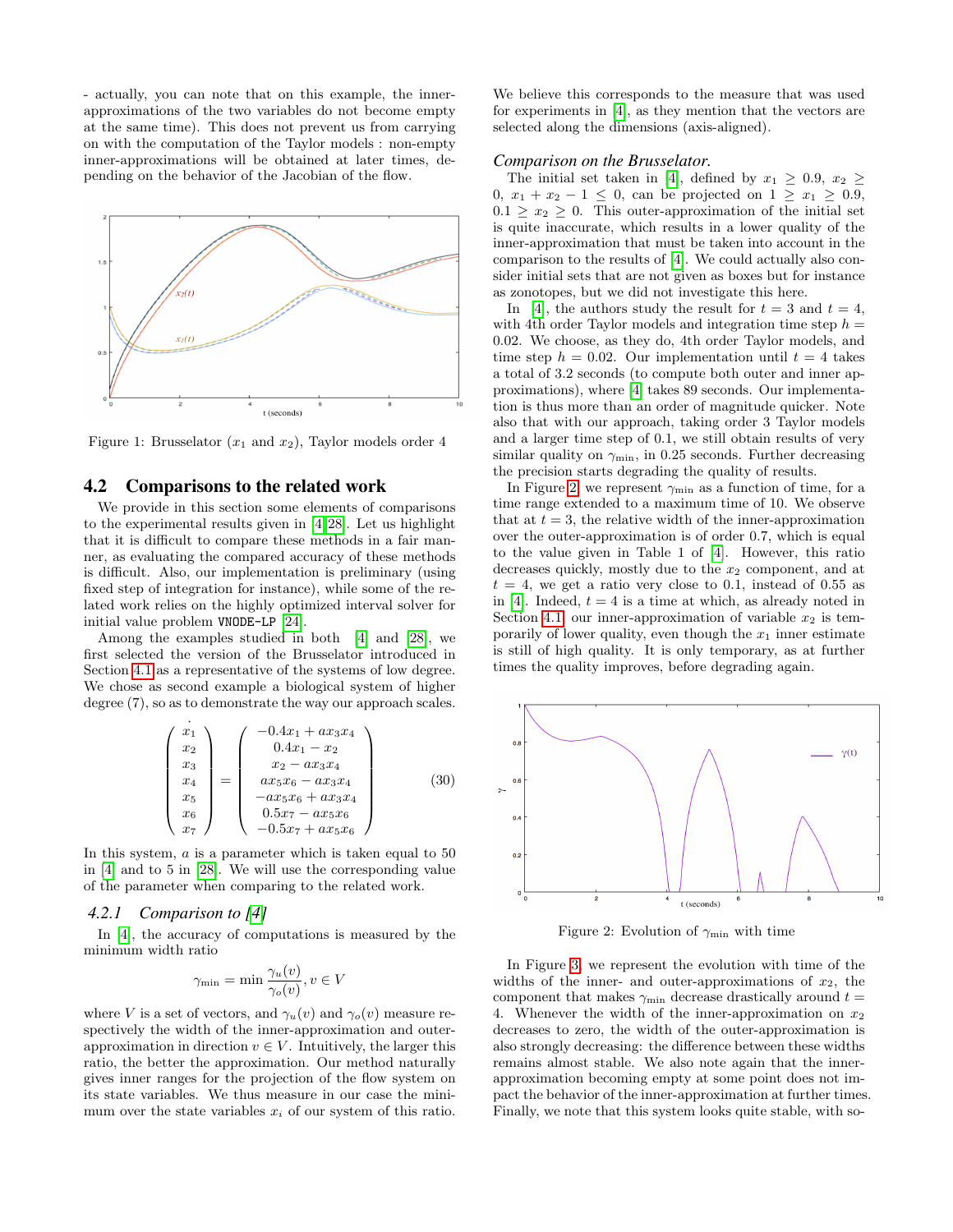lution widths that tend to decrease with time. This is a difficult case for the inner-approximation, as its width naturally tends towards 0 due to the problem, as we note on Figure [3.](#page-8-0) We advocate that inner and outer-approximations should be considered jointly in order to assess the behavior of a system.

<span id="page-8-0"></span>

Figure 3: Evolution with time of the width of inner- and outer-approximations on  $x_2$ 

#### *Comparison on the biological system.*

We now consider the biological system, with initial condition  $x_0 \in [0.1, 0.1175] \times ... \times [0.1, 0.1175]$ , which is an outerapproximation of the simplex taken in [\[4\]](#page-9-16). We compute inner and outer approximated flowpipes for time in [0,0.2], with order 5 Taylor Models and a step size of 0.01. The computation completes in 4.7 seconds, and we get as a measure of quality of the approximation  $\gamma_{\text{min}}(t = 0.2) \approx 0.65$ , which is this time a much better accuracy than the  $\gamma_{\text{min}}(t = 0.2)$ 0.25 obtained in 632 seconds in [\[4\]](#page-9-16). This seems to confirm that our approaches scales very well to high dimensional systems, with a very good accuracy.

We also measure as an indication of the accuracy the mean value on the components  $x_i$  of the distance between the inner and outer approximations  $x_i^{in}$  and  $x_i^{out}$ , computed as

$$
\sum_{i=1}^n \frac{\max(\sup(x_i^{out}) - \sup(x_i^{in}), \inf(x_i^{in}) - \inf(x_i^{out}))}{n}.
$$

It gives an over-estimation of the error between the innerapproximation and the exact reachable state at time t: this value for  $t = 0.2$  is  $4.10^{-3}$ .

# *4.2.2 Comparison to [\[28\]](#page-9-17)*

#### *Comparison on the Brusselator.*

In [\[28\]](#page-9-17) the authors take  $X = [0.3, 0.4] \times [0.5, 0.7]$  for a time frame in  $[0,1.1]$ , and a time step h=0.05. We compute the inner and outer-approximations, for same time step and with order 3 Taylor Models. In [\[28\]](#page-9-17), the accuracy of the result is estimated by a parameter  $\epsilon_M$  that bounds the size of the boxes used to approximated the boundary of the exact reachable set, inside which they will look for an innerapproximation. We believe this parameter comparable in spirit to our measure of the maximum distance between the inner and the outer approximations. We can point 2 differences. First, in our case we compute the distance to the outer-approximation, which will always be greater than the distance to the exact reachable set. Also, our understanding is that there are no guarantees in the method of [\[28\]](#page-9-17) on the actual distance from the inner-approximation itself to the reachable set, whereas our bounds are guaranteed.

We obtain in 0.8 seconds a distance equal to 0.005 for  $x_1$ , and 0.01 for  $x_2$ , which is 10 times larger than the estimation 0.001 obtained in 55 seconds in [\[28\]](#page-9-17).

#### *Comparison on the biological system.*

We now consider the biological system, with, as in [\[28\]](#page-9-17), a box initial condition  $x_0 \in [-0.015, 0.001] \times ... \times [-0.015, 0.001]$ . In order to compare our results to their backward estimate, we consider the reverse flow, for time in  $[0,0.2]$ , and use order 3 Taylor Models and a step size of 0.02. Our computation of the inner and outer approximated flowpipes takes 0.2 seconds. We get inner-approximations that always strictly contain the ones of [\[28\]](#page-9-17), which takes 0.67 seconds. Our analysis is thus both faster and with better accuracy.

Using as quality measure the measure of [\[4\]](#page-9-16) that computes the ratio  $\gamma$  of the width of the inner-approximation over the width of the outer-approximation, here componentwise on the variables, and using our outer-approximation in both cases, we obtain for our approximation  $(\gamma_1, \ldots, \gamma_n)$ (0.970, 0.999, 0.973, 0.938, 0.938, 0.970, 0.971), while with the results of [\[28\]](#page-9-17) we get the lower quality results  $(\gamma_1, \ldots, \gamma_n)$  =  $(0.85, 0.86, 0.22, 0.84, 0.84, 0.85, 0.85).$ 

We also compare our results with the outer-approximation computed by VNODE with a Taylor model of order 5. We represent on Figure [4](#page-8-1) the upper bound for each of the 7 variables  $x_i$  on the outer-approximation by VNode, our outerapproximation, our inner-approximation, and that of [\[28\]](#page-9-17), in that order, from left to right. The results confirm that

<span id="page-8-1"></span>

Figure 4: Upper bounds on inner and outer-approximations on the 7 variables of the biological system

our inner-approximation (third bar of each group in the Figure) is generally very close to the outer-approximations (first two bars in each group), while the inner-approximation of the related work (fourth bar) is of lower quality, and on some variables even absent (upper bound equal to zero).

# 5. CONCLUSION AND FUTURE WORK

We presented an approach to compute inner-approximating flowpipes of uncertain ODEs, that extends in a simple way Taylor-based methods for outer-approximation. The joint computation of the inner and outer-approximating flowpipes gives us a bound on the error to the exact reachable